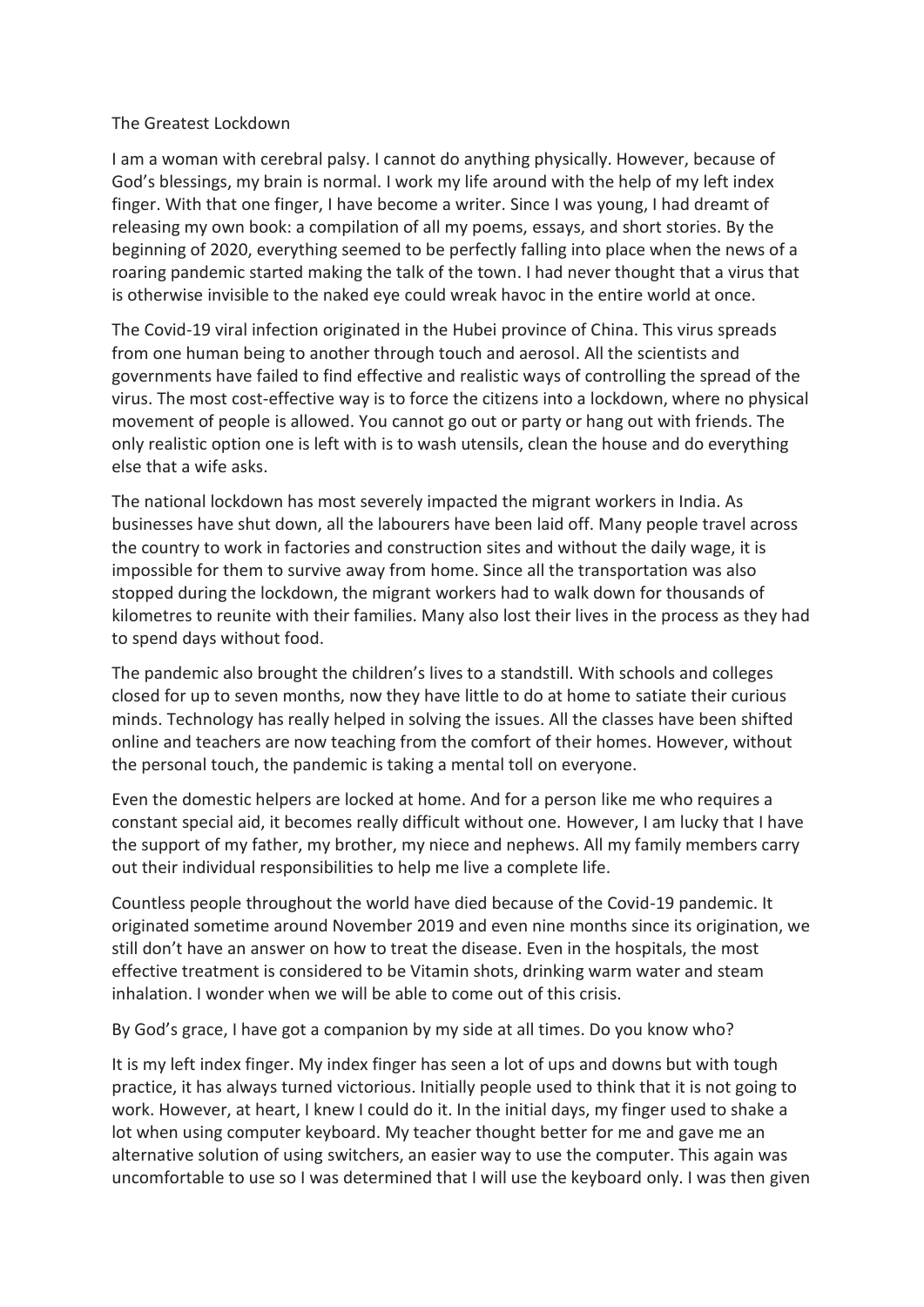the aid of a keyboard guard. It helped me in taming my index finger. Slowly I started to use the finger without guards and eventually I got fully rid of them. It was 10 years of tough practice and now I rate myself as a first-class typist. But I did not want to stop the good run. I wanted to hone up my skills now. I wanted to work on my speed of writing. I started copy writing, it was tough I must agree, it pained definitely but I never gave up, not after coming so far.

When I proposed to sit for my 10th board exams, my teachers refused saying that I point at my alphabets very slowly and that I will never be able to complete the paper. My mother and I took this as a challenge. We practiced for hours along with a writer. Finally, they allowed me to take the exam. I got a 75%. I felt really proud of myself. The marks were not any achievement as compared to the fact that I could successfully complete all the papers on time. I have never looked back since then. I can now communicate what I am thinking, through poems and stories. I keep honing my skills further.

I look at my index finger as my closest companion. Afterall, it sticks with me through thick and thin. Sometimes when I am all alone, my index finger talks to me to keep company.

Index Finger: "Look Shradha, God always means well to people."

Me: "How is that?"

Index Finger: "Because of this lockdown, your father is at home and you can spend much more time with him. Your beloved brother also finds more time to sit and discuss things with you. Even your niece and nephews sit with you much more often to pass your time."

Me: "I love your positivity. You are absolutely right. However, I still feel depressed at times. Can you tell me a solution to this?"

My Index Finger always has the best solution to light up my mood. Like a magic wand, it moves in circles and then points at something, giving it life. It will point at the fan and the fan will start making comical noises. It always cracks me up.

The index finger started moving in circles and started pointing at my mother's picture. Suddenly I could hear my mother's voice telling me, "Shradha, I am there beside you at all times. It is only my body that has been returned to the soil, my soul is still alive." I started feeling better instantly.

Index Finger: "You can do something in this lockdown."

Me (Excited): "What is that?"

Index Finger (Smiling): "Shradha, try to improve your voice. You should try singing. It will really help to clear your voice."

It felt like a good idea. I navigated to YouTube in my phone and searched for my favourite numbers. After listen to them a few times, I slowly started singing along with the songs. Everyone agreed that my voice needed improvement. But they did not ask me to stop. In a few days I could feel the improvement in me, and I could communicate more properly with my family members. I was really happy.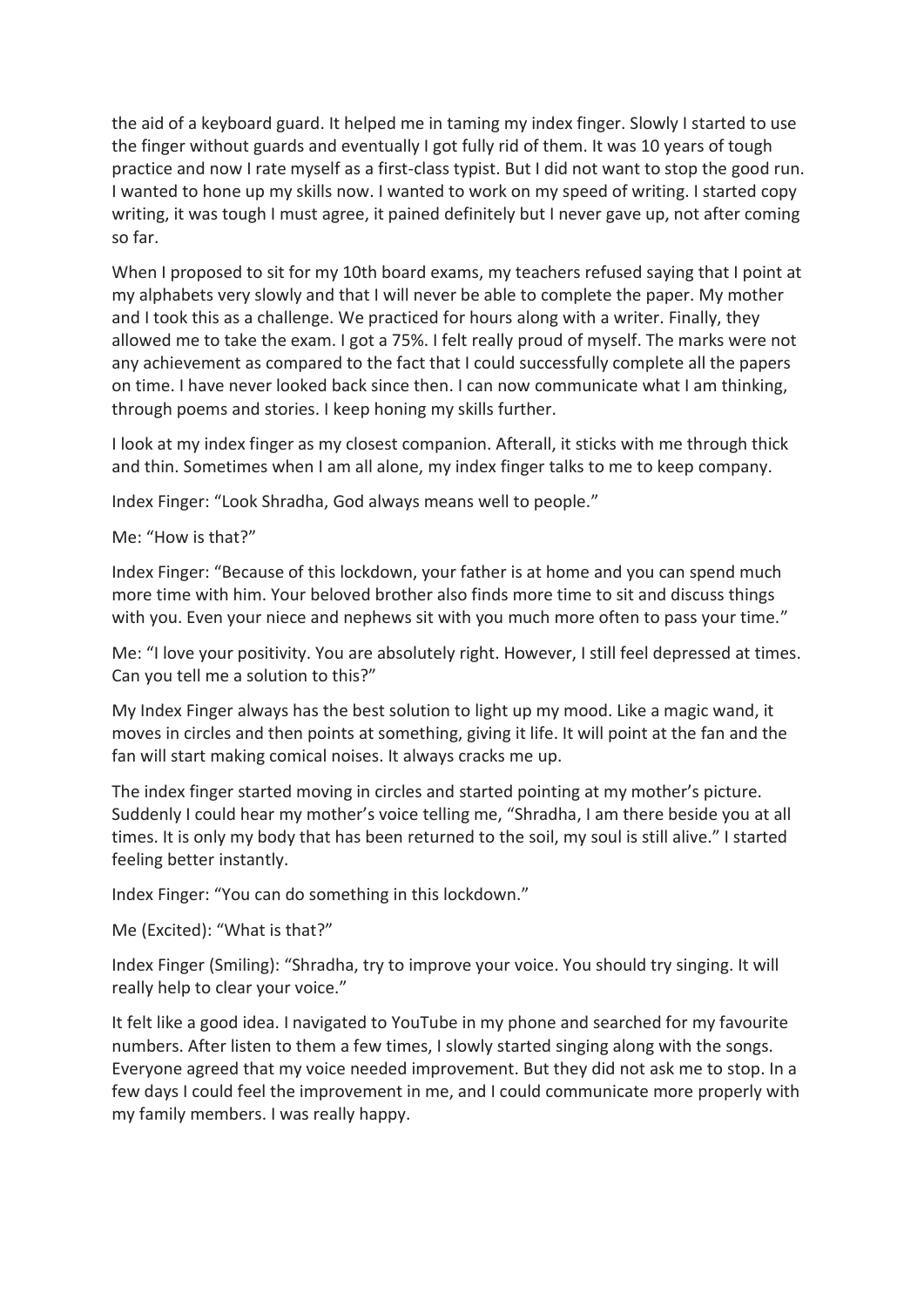The happiness was however short-lived. They say that too much of anything is not good and this pandemic made me realised that too much of staying indoors can also make people weary.

Randomly stressed about the ongoing crisis I was sitting by the window and looking outside blankly. Suddenly I started wondering about how we could eradicate this virus. Suddenly my index finger said, "I will eradicate the virus."

Me (trying to act supportive): "How will you do that?"

Index Finger: "I will help in creating the vaccine. However, you will have to help me with something my dear friend."

Me: "How can I possibly help you?"

Index Finger (smiling): "You just have to separate me from you."

Me (Startled): "What are you saying? I can't separate YOU from my body!"

Index Finger (Unmoved): "You have to do it for the nation otherwise this virus will kill everyone."

Me (Fighting a losing battle): "I can do anything for my nation. But this will be very painful."

Index Finger (Emotionless): "So who will do it for you?"

Me (Still bewildered): "My niece will do it for me."

It was late evening and the last of the day's light was visible through the clouds. My niece walked into my room (startling me, as usual) and said, "Hi Bua, what are you doing?"

Me (Sighing): "I want to tell you something, please listen to me quietly."

Neice (Slightly impatient): "What's that?"

Me (Slowly): "Can you do me a favour?"

Neice (Visibly impatient): "Please tell me fast Bua, I have office work."

Me (Trying to pickup pace): "Please separate my index finger from my body."

For a moment she was stunned and struggled to respond. After a while she said, "What are you saying Bua? You are not allowed to watch horror movies anymore."

Me (jumping in the wheelchair): "If you cannot do it, I will do it." Before I could complete, she stormed out of the room.

As the echo of the night rang in my years, I could not help but turn back my thoughts to the index finger. I slowly gathered the courage to talk to it again, "Nobody wants to separate you from me."

Index Finger (Unmoved): "Every problem has a solution, do not worry my friend."

Me (Rejuvenated): "So you are telling me that you have a solution?"

Index Finger: "Yes, do as I say, okay? Just close your eyes and concentrate all your energy into me. Do not think of anything but me and then slowly imagine that I am automatically